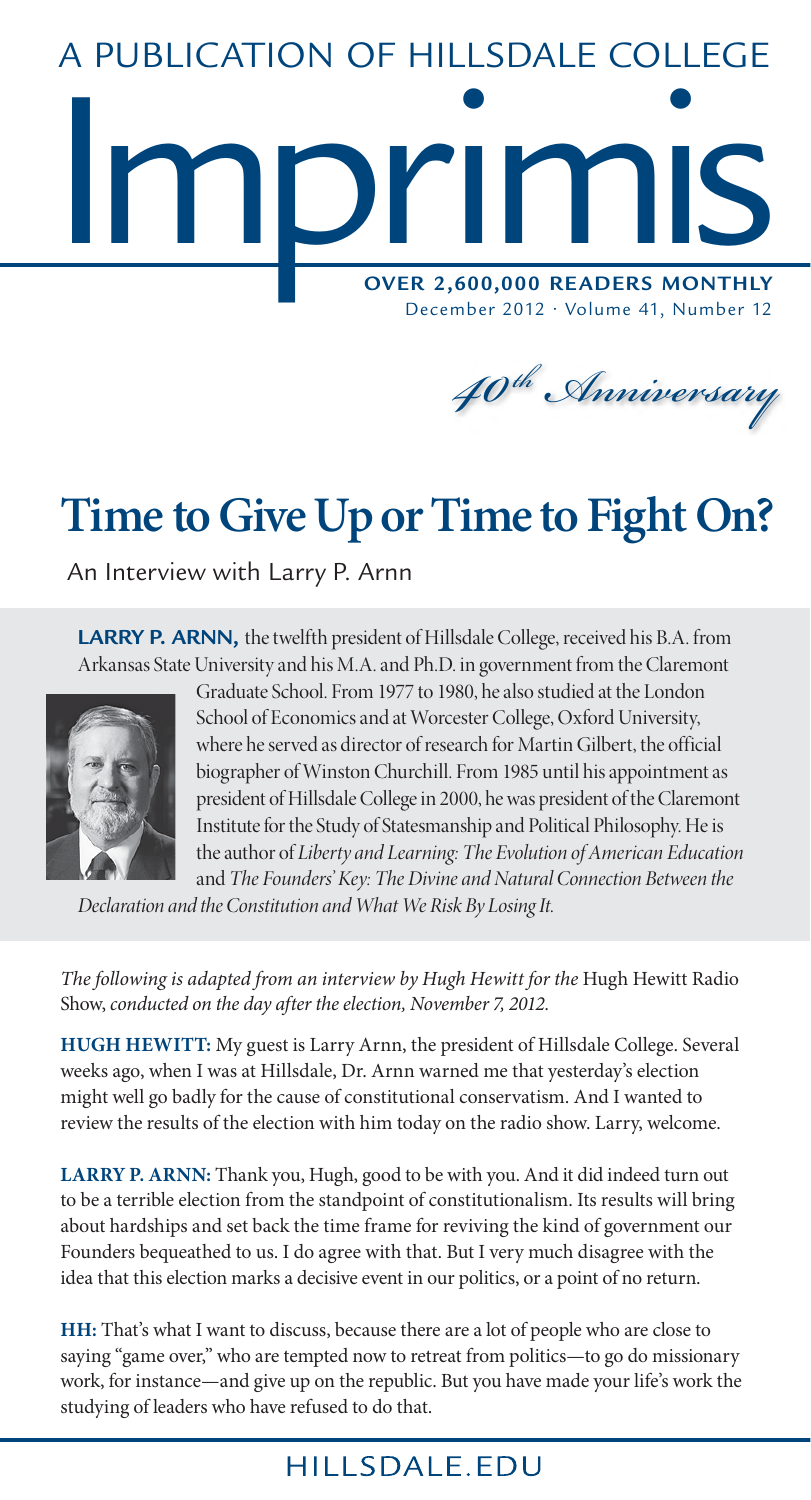**LPA:** That's right. And the reason you can't do that, by the way—the reason you can't retreat into private life and give up on politics—is that the cost of doing it is overwhelming. If you don't live under good laws, life becomes truncated and less happy, injustice becomes customary, civilization is compromised. And one cannot acquiesce in that. One has to be involved. And since politics is natural to us—man is essentially political, as Aristotle says—and since we do live in the greatest modern country—founded that way at least—we owe it a lot. And many of the people who have seen the republic through to where we are today have gone through things that are worse than this. So first of all, it's a duty not to give up. But second, there are good reasons to know that the game isn't over.

#### **HH:** What are the reasons?

**LPA:** One of them is that the election is

shot through with contradictions. The obvious contradiction is that we have a divided government. The presidency and the Senate are in the hands of one party, and the House of Representatives and most governorships are in the hands of the other. A second contradiction is that a large majority of people continued to say in the exit polls that they were against raising taxes in order to cut the deficit. One might be cynical and put that down to an irresponsible refusal to pay for existing benefits—to get more and more "free stuff." But for a long time now, opinion polls have



**HILLSDALE COLLEGE** PURSUING TRUTH · DEFENDING LIBERTY SINCE 1844

pointed towards the existence of a broad majority of Americans who favor smaller government. This obviously contradicts the re-election of the president and the Democratic gains in the Senate. The country is still a house divided against itself, and that's dangerous. But it doesn't mean that there's been a resolution. It means in fact the opposite: there is *not* a resolution. That resolution still has to be made, and the making of it lies ahead of us, and not behind us.

**HH:** Reminding us of the words from scripture that a house divided against itself cannot stand reminds us also of Lincoln. What is the applicability of Lincoln's situation to our own?

**LPA:** Lincoln's argument was that either slavery is right or freedom is right, and that the country couldn't long stand if it was divided on which was so. There was an argument that slavery should be

> allowed to spread and be protected as a good thing, and there was an argument that slavery violated America's principles and should be kept from spreading. There's almost an exact parallel today, because the people who founded our country believed and wrote—and established a Constitution to provide—that there must never be unlimited rule by any man or group of men over other men. And our government is getting to a place where it threatens to become limitless.

> Not only that, but government itself has become a strong force in elections: Much of the money funding the party of big government comes from *inside*

 $\mathfrak{D}$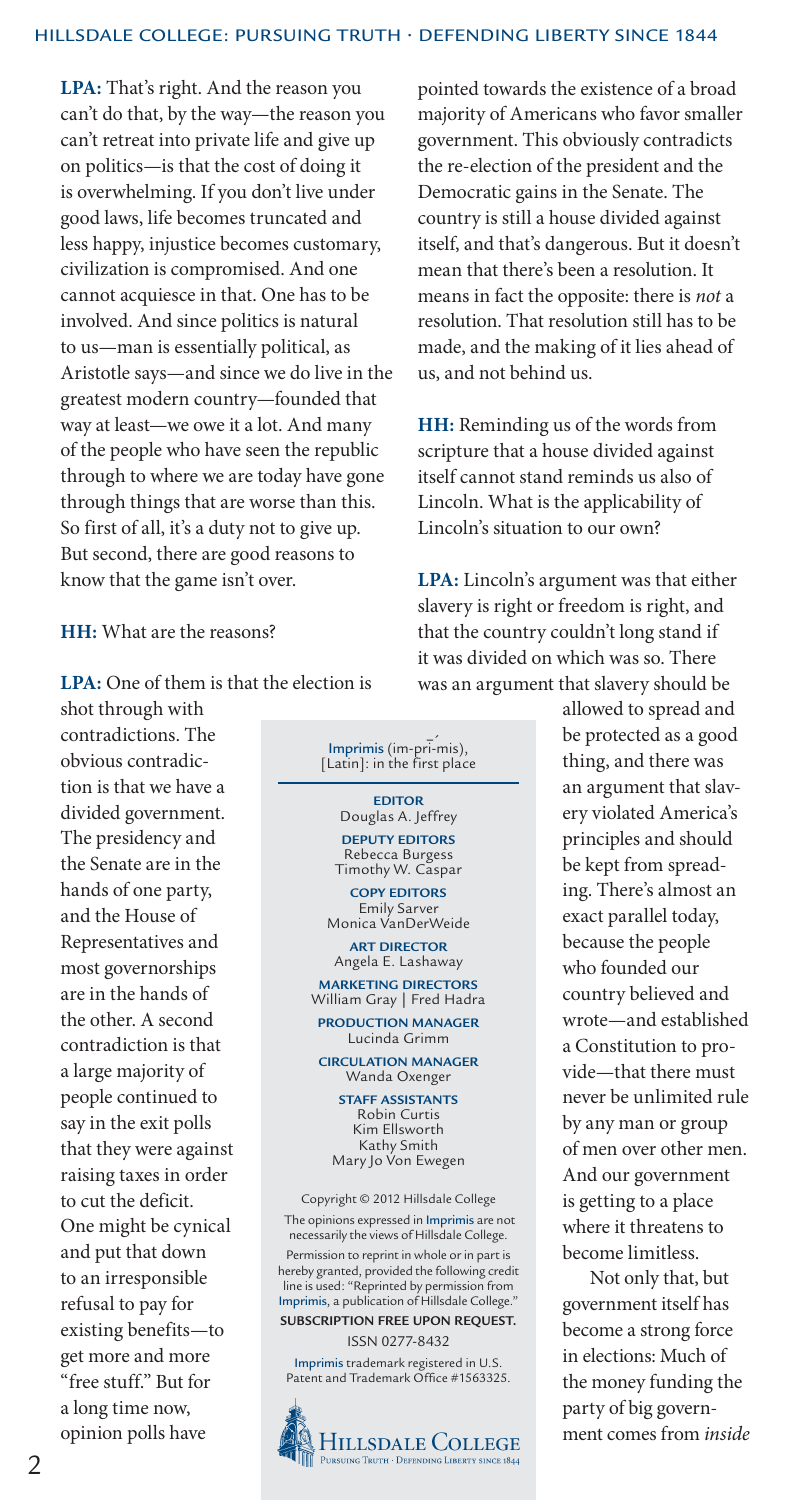the government through public employee unions—not to mention corporations, so many of which receive a form of welfare from the government. This new development represents a dangerous corruption of the election process—and elections are the only means left to Americans to limit government. It's a real problem.

**HH:** Another new form of corruption is what I call the media-industrial complex. We seem to be in uncharted waters now. The Framers of the Constitution were geniuses, but we will see if their wisdom is up to these new challenges.

**LPA:** Well just think of what our Constitution is doing right now—the protection it is providing. In 1946 in England, following Churchill's ouster as prime minister, the Labor government got its first outright majority, and within a year it had nationalized 15 or so major industries. It was able to do that all at once. Compare that to what occurred here. President Obama only had that kind of united power for two years, because our Constitution divides power. He did, in his first two years, push through Obamacare and Dodd-Frank, which are significant. They will do a lot of damage, and we are stuck with them for now because of the election. But despite the election, one part of the government remains in the hands of the opposition. That means that no big new legislation is going to go through. So the Constitution is working, despite the uncharted waters you mention.

**HH:** In his introduction to *The City and Man*, Leo Strauss wrote this:

However much the power of the West may have declined, however great the dangers to the West may be, that decline, that danger, nay, the defeat, even the destruction of the West would not necessarily prove that the West is in a crisis: the West could go down in honor, certain of its purpose. The crisis of the West consists in the West's having become uncertain of its purpose.

#### An audio version of *Imprimis* is available online at hillsdale.edu/imprimis

Is that applicable to what we see in our politics today?

**LPA:** It is certainly true that the vast majority of our nation's elites today those who welcome the results of yesterday's election—are creatures of modern historicist thought, which explicitly rejects the kind of objective principles—equality under God, inalienable rights—on which America was founded. According to modern historicism, the only objective truth is that one can't know an objective truth. President Obama embraces this view in no uncertain terms in his book *The Audacity of Hope*: "Implicit . . . in the very idea of ordered liberty," he writes, is "a rejection of absolute truth, the infallibility of any idea or ideology or theology or 'ism,' any tyrannical consistency that might lock future generations into a single unalterable course . . . ." So much for individual rights and limited government.

This view, which drives modern liberalism or Progressivism, has been on the ascendant. But remember when you quote Strauss that his works were intended to constitute a *revival* of the West. The West is heavily besieged from within, but it's not dead. We are obviously a house divided right now, and I think it's safe to say that conditions are going to get significantly worse before they get better. But we need to remember why Churchill thought that Hitler could be defeated even when the British had ten or twelve divisions and the Germans had 200, plus three times the air force, and the British stood alone.

For one thing, Churchill thought free men were morally obliged to believe it, in order to go down fighting if necessary. But beyond that, he calculated what the advantages were. And there was a fundamental advantage that is especially important for us to recall today: Churchill believed that Hitler's kind of government could not work, and thus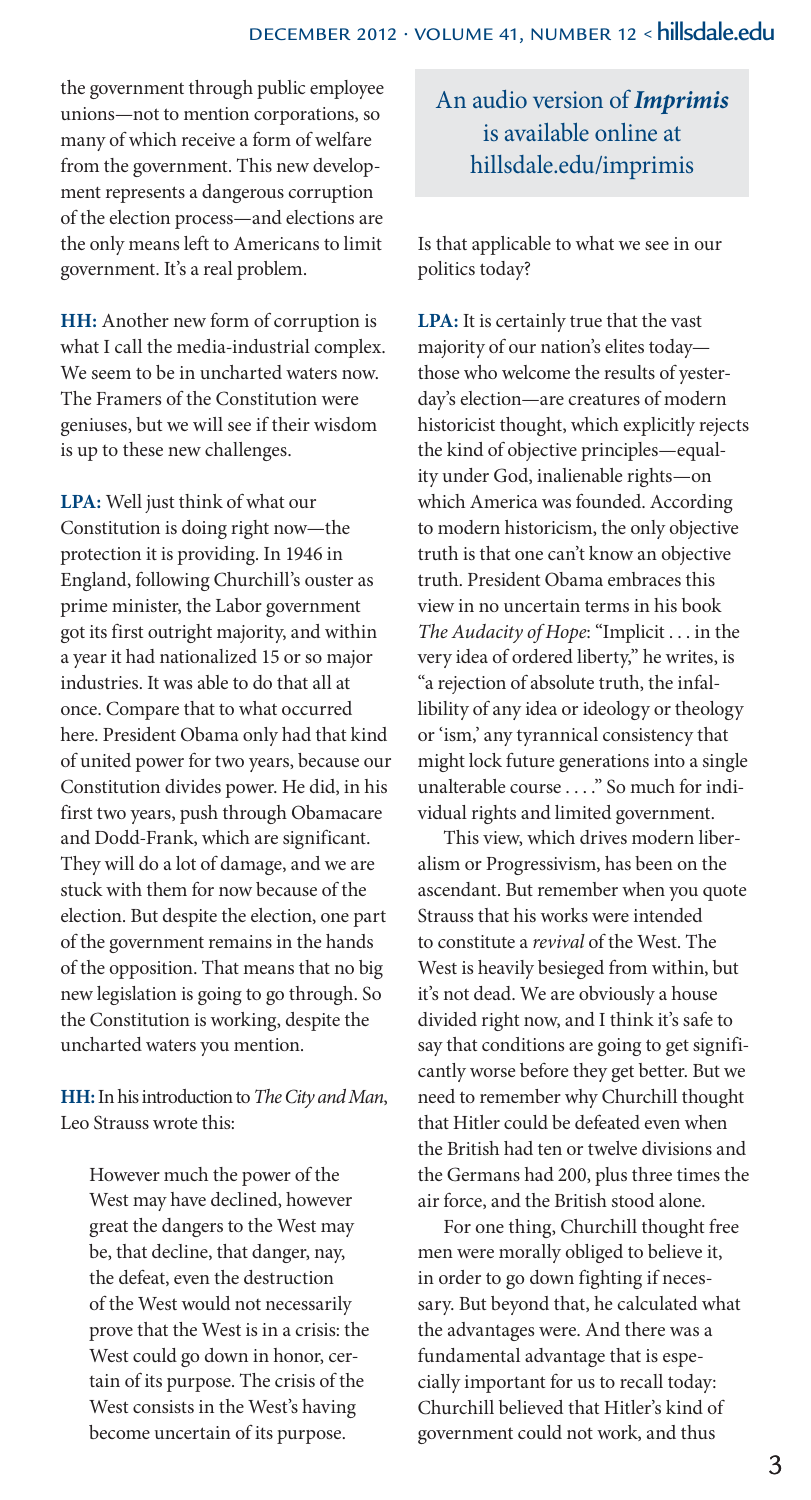that it *would* not work. In other words, he looked at Hitler and he saw weakness despite Hitler's great military advantage.

Similarly, Churchill and Ronald Reagan are the two statesmen I know who regarded the Soviet Union as weak, even at the height of its power, because it was built on self-contradictory propositions and its system led to obvious and repeated injustices. Churchill believed that also of the socialist government to which he lost in 1946.

**HH:** Now Larry, I've got to break in here, because I know the media-industrial complex, and someone will go and get the transcription of this and say that you are comparing Obama to Hitler, which you are not doing. What you are talking about is a relative advantage of political forces today, comparing that to the relative advantage in military forces of Hitler visà-vis Churchill. You aren't comparing our government today to the Third Reich.

**LPA:** No, and I don't mean that. What I mean is that the principles of Progressivism that animate our government today, which are antithetical to the principles of the American Founding, lead to policies that cannot work, will not work, and result in obvious injustices. That is its weakness, and that provides cause for hope. But by the way, there *is* a parallel with the great twentieth century tyrannies: The modern bureaucratic form of government cannot remain accountable to the people, so in the fullness of time it will become despotic. That's not the intention of anybody who runs it today, or at least not very many people. But that is its direction.

**HH:** You mentioned Reagan, who always seemed to know, as Solzhenitsyn knew, that it was all papier-mâché in the Soviet Union—that you could poke a stick through it and it would fall apart. It was held together by fear. But modern bureaucratic government operates in such a way as to gain people's allegiance and trust. Isn't that a significant difference between the two?

**LPA:** The experts who run the modern bureaucratic state think they are architects of a perfectly rational society. They think of themselves as scientists, and of the running of government as something more like science—the science of administration—than politics. They think they can coordinate society comprehensively so that no one is left out. That's why they think of their work as something good and as something high. The problem is that what they are trying to do defies human nature—the human nature that led James Madison to write famously that men are not angels, and that led the Framers of the Constitution to divide government in order to limit government and so what these experts are doing will ultimately lead to despotism.

But to speak directly to your question, Hugh, there are many indications that there's a deep and even intensifying *opposition* to bureaucratic government today. People don't like it, and they don't trust it. They want less of it. And I don't believe that yesterday's election signified any change in that. Now, how to harness that opinion politically is the challenge. No one yet has been able to capitalize upon it.

**HH:** What would be your advice as to what constitutional conservatives should be saying?

**LPA:** One obvious theme to strike is that people didn't vote for, and don't support, higher taxes and bigger government. But conservative statesmen have to get better. Calvin Coolidge once said that great statesmen are "ambassadors of providence, sent to reveal to us our unknown selves." What that means is that great statesmen are not going to be around very often. I'd say that the standard of conservative statesmanship today is improving, but too few prominent conservatives are skillful at explaining the problem of the modern bureaucratic state. This form of government proceeds by rules, and rules upon rules, and compliance with those rules becomes a key activity of the entire nation. That results in bureaucracy, and in the inefficiencies of bureaucracy.